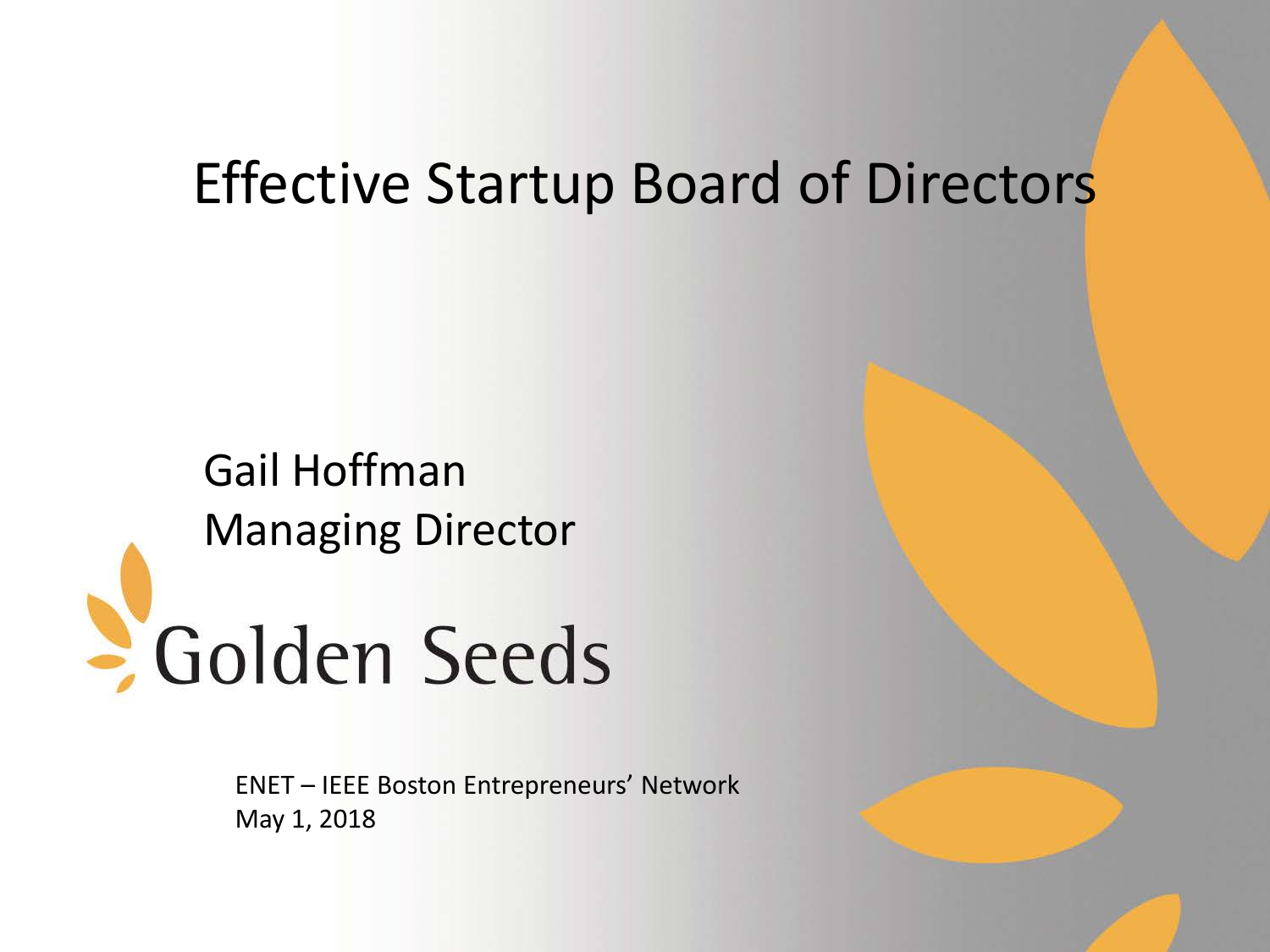- Mission-driven firm dedicated to delivering above-market returns through the empowerment of female entrepreneurs and the people who invest in them
- **One of the nation's most active early-stage investment firms,** founded in 2005; 6 chapters nationally
- Over \$105 million invested in nearly 150 companies
- Typical annual investment over \$10 million in 11 new investments and follow-on rounds
- Median deal size >\$500,000 Average deal size >\$750,000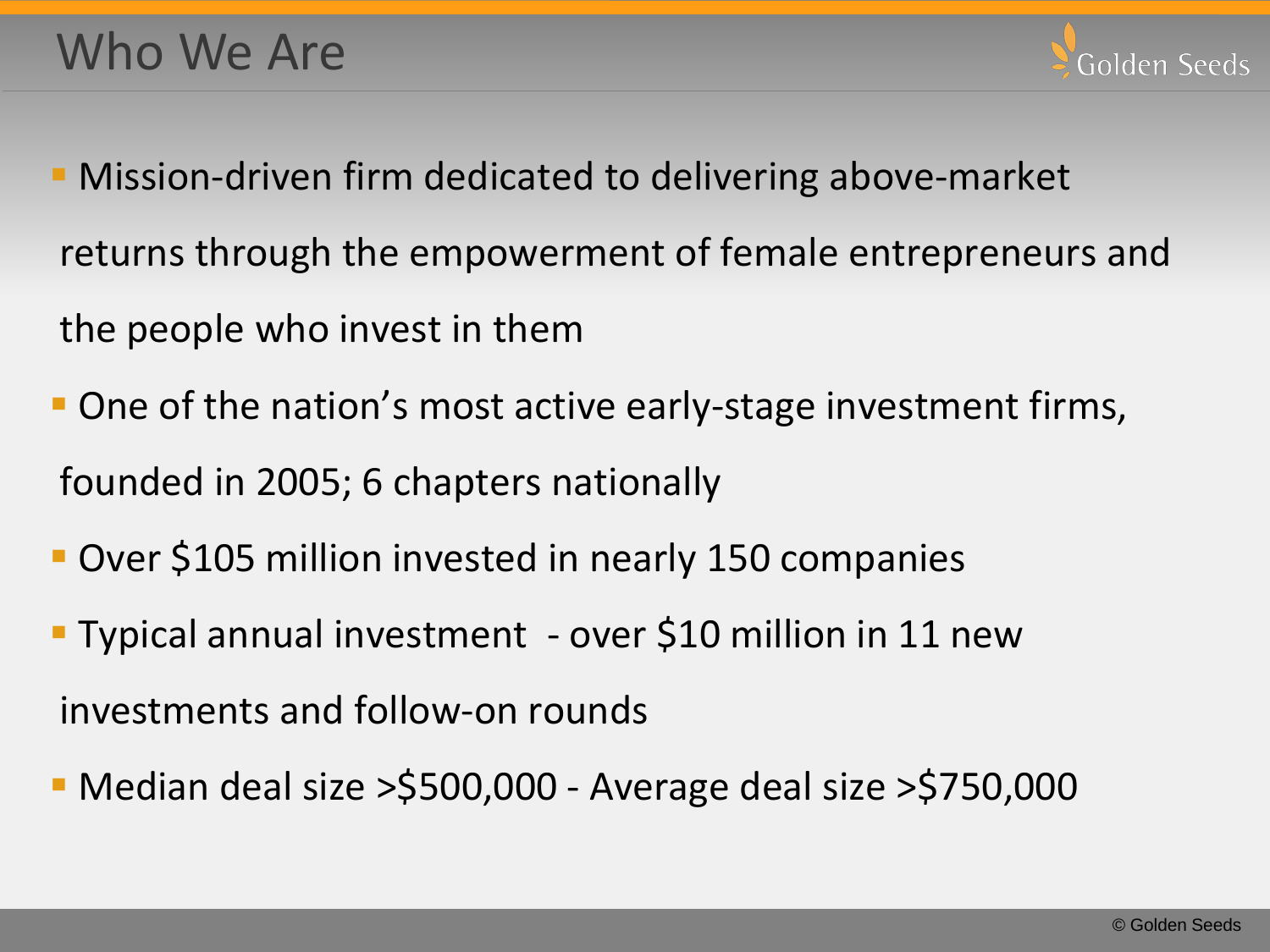# Who I am

- Member of four angel groups (Golden Seeds, Launchpad Venture Group, Wharton Area Angel Network, Dartmouth Angel Network (in formation)) and Dartmouth Entrepreneurs Network Founding Advisory Board Member
- Former Chair Golden Seeds Boston
- Mentor, advisor, board member to Boston-area startups, including Groupize and Constant Therapy (sold 2017)
- Frequent judge and educator throughout the Boston startup eco-system
- Earlier career in private equity and investment banking
- M.B.A. with distinction, The Wharton School University of Pennsylvania
- Mother of four, wife of one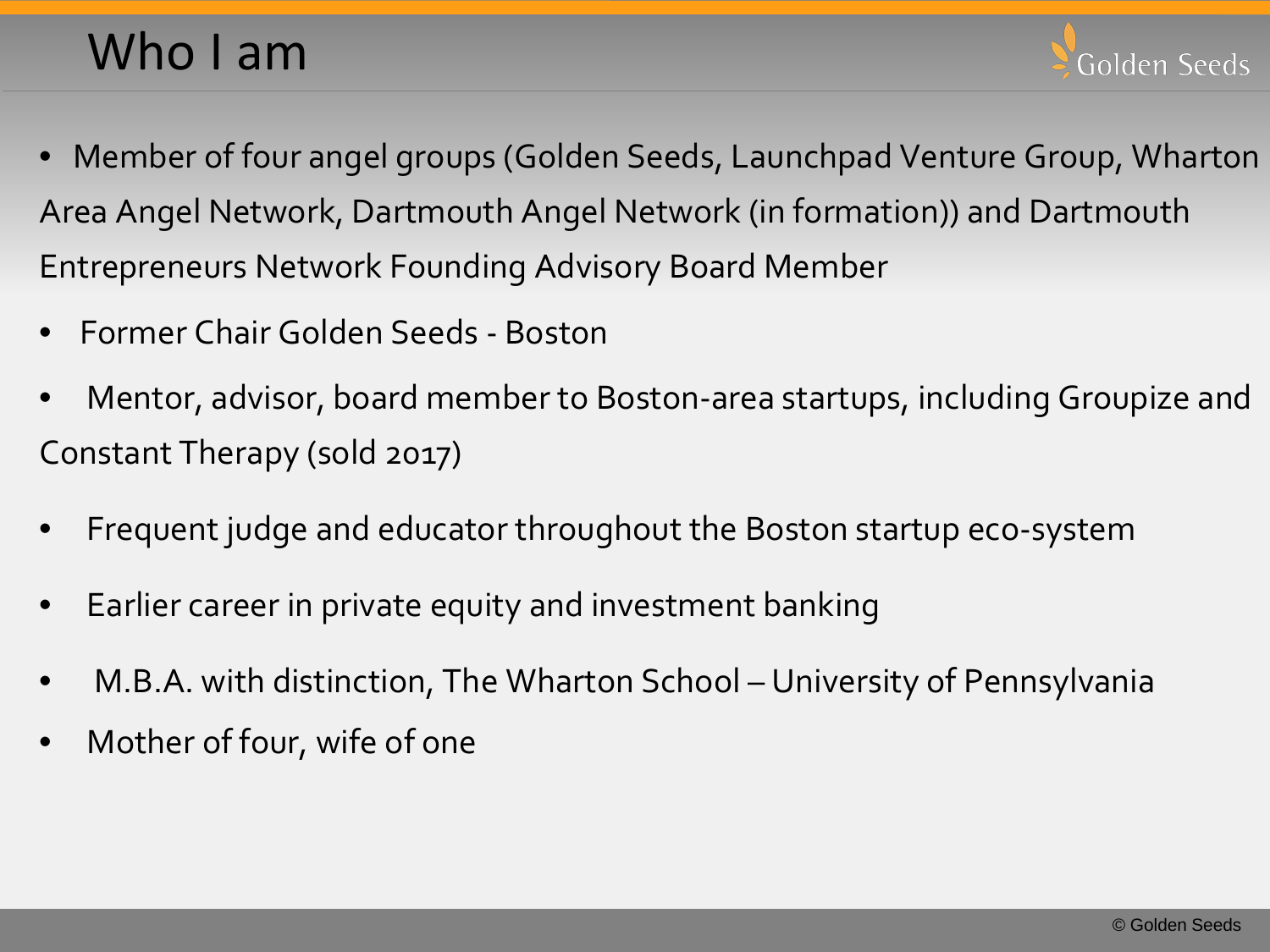#### Great Boards



**Maximize CEO Effectiveness** 

**Drive Company Performance** 

**Increase Shareholder Value** 

**Evolve**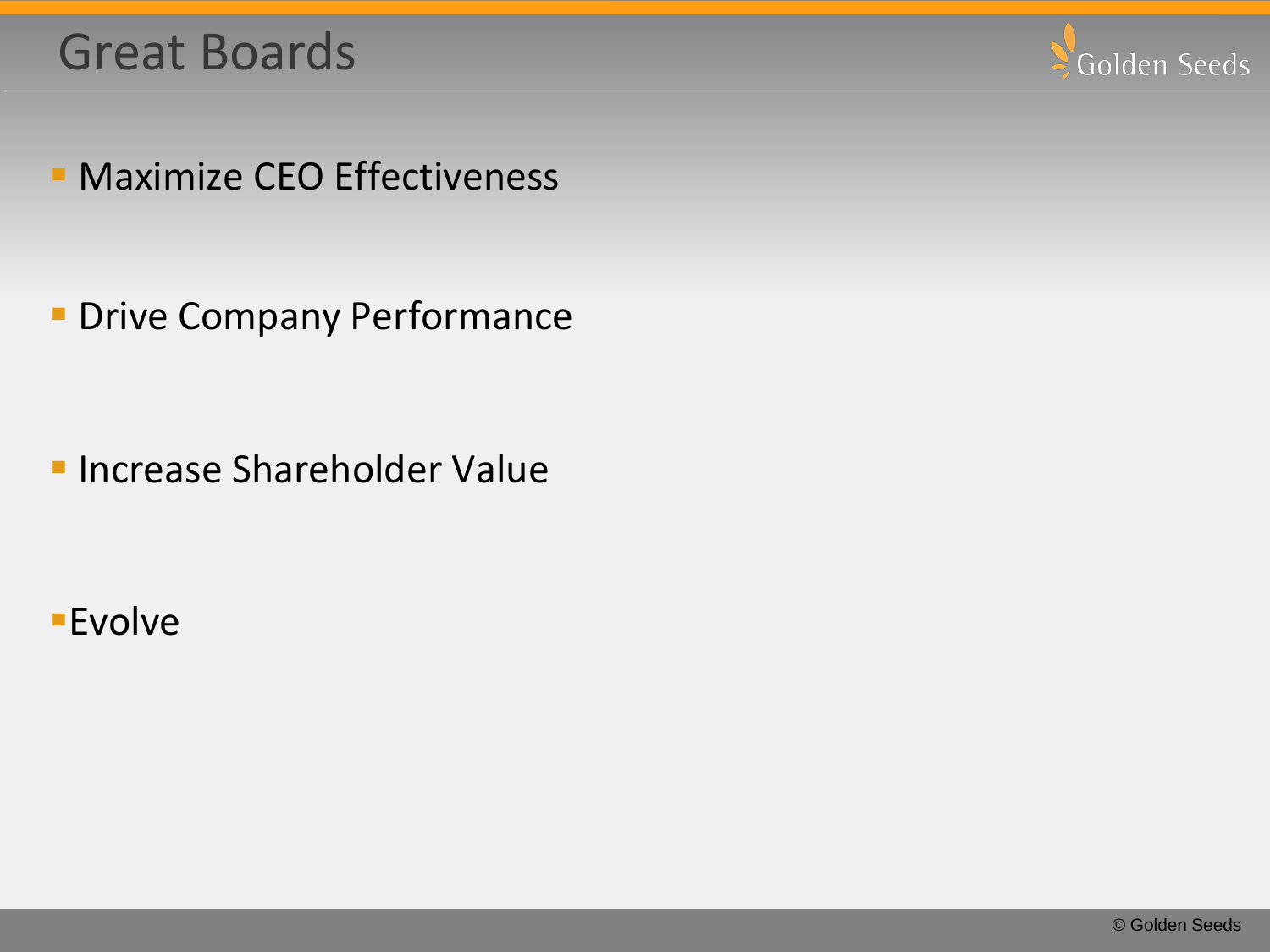Startup Board Evolution/Responsibility



- **Pre-revenue (focus)** 
	- **Product direction, is this a business, fragile, mentor phase**
- Go-to-market (repeat)
	- Product/market fit, milestones, measurement,
	- accountability
- Scale (growth)
	- Sales/marketing focus, team-building, formal board governance, strategy, process, efficiency, exit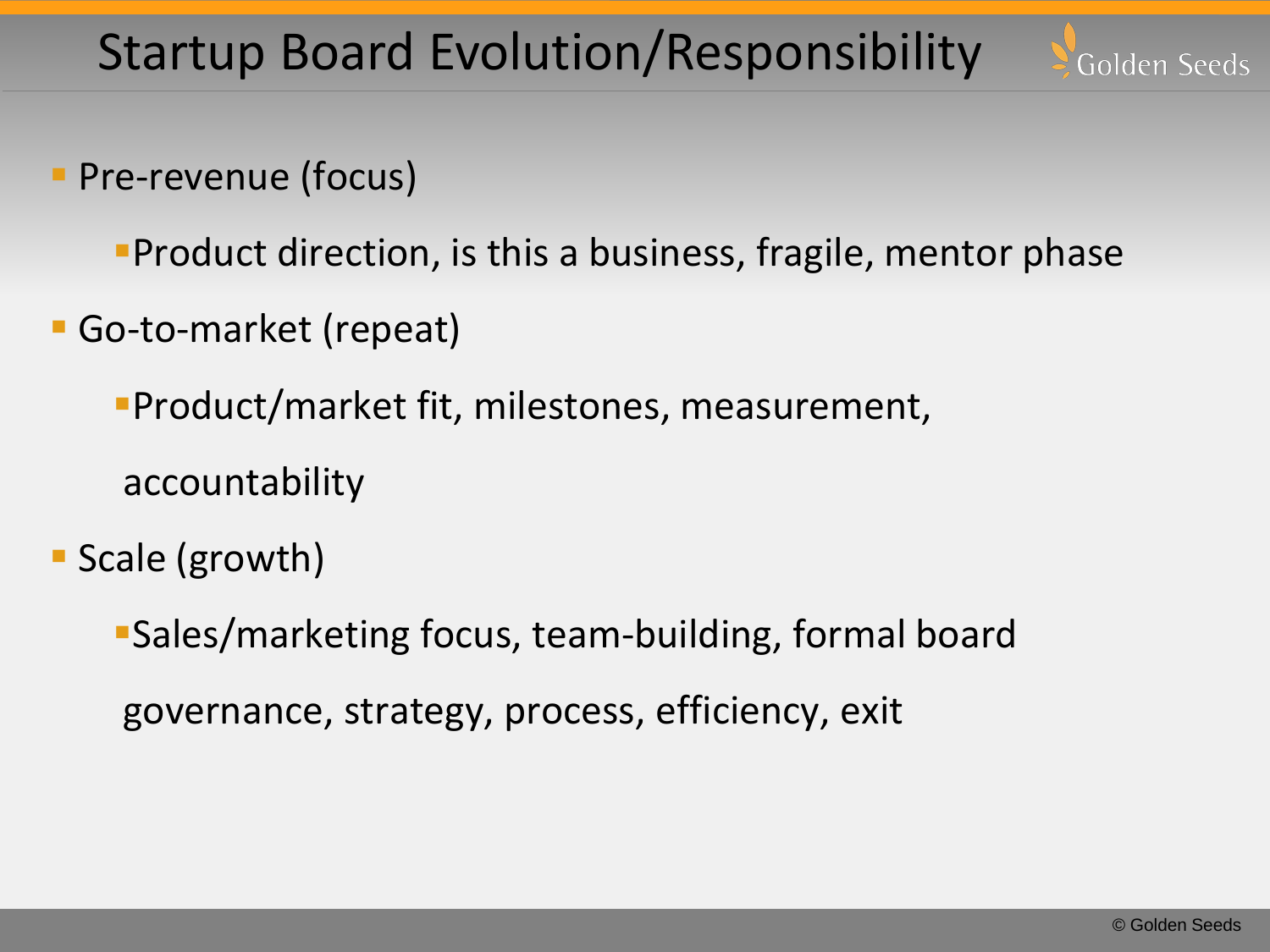# Great Board Member Qualities



- Experienced
- Calm
- Strategic
- Engaged
- Pro-active
- Listens
- **Connected**
- Supportive
- Aligned
- Responsive
- Conflict-free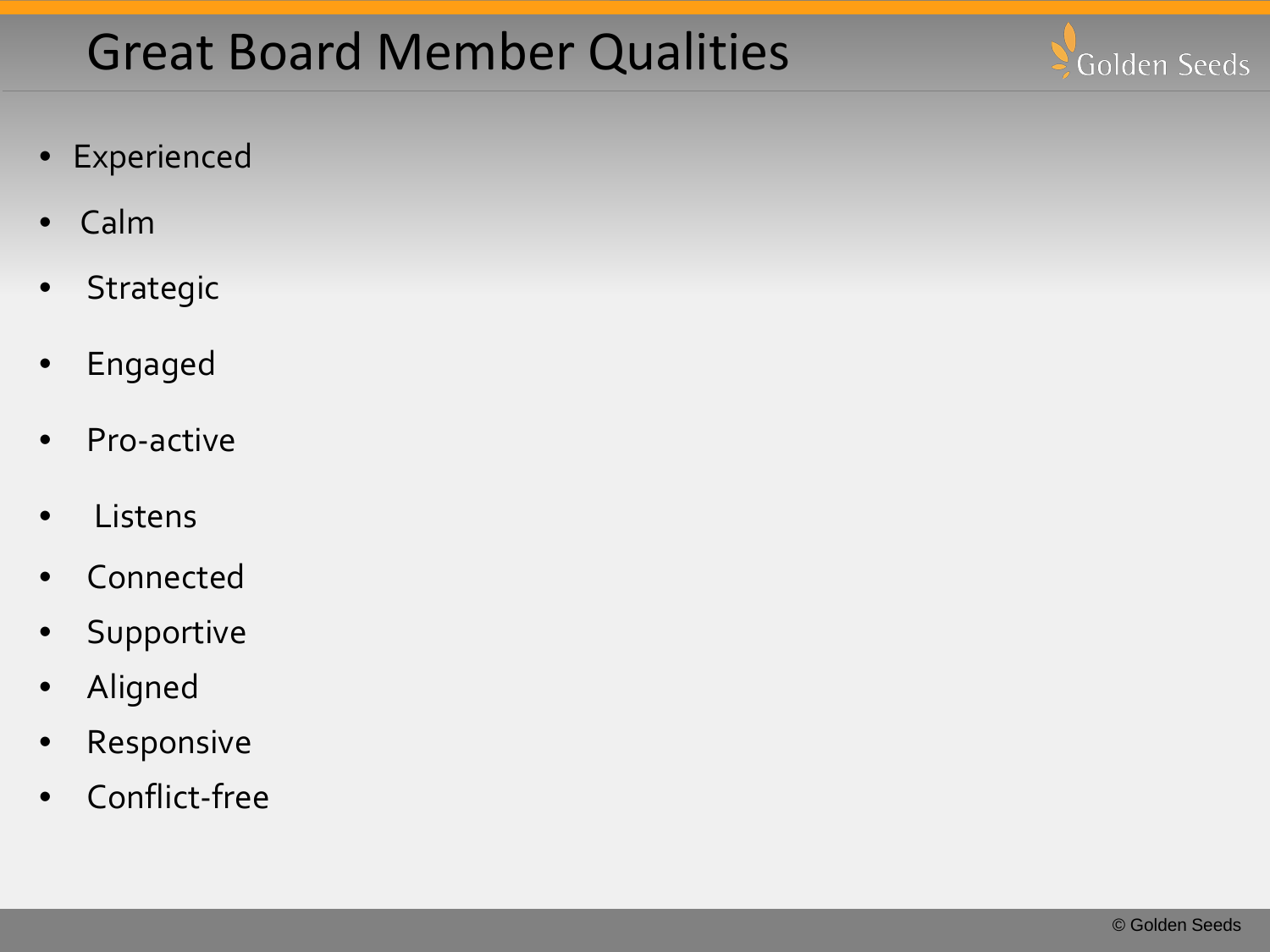## Board Member – "Human Capital"



- **Strategy and positioning**
- **Fundraising**
- Finance, compensation, accountability, governance, long-term planning
- **Risk management**
- CEO evaluation
- **Exit strategy and execution**
- Sounding board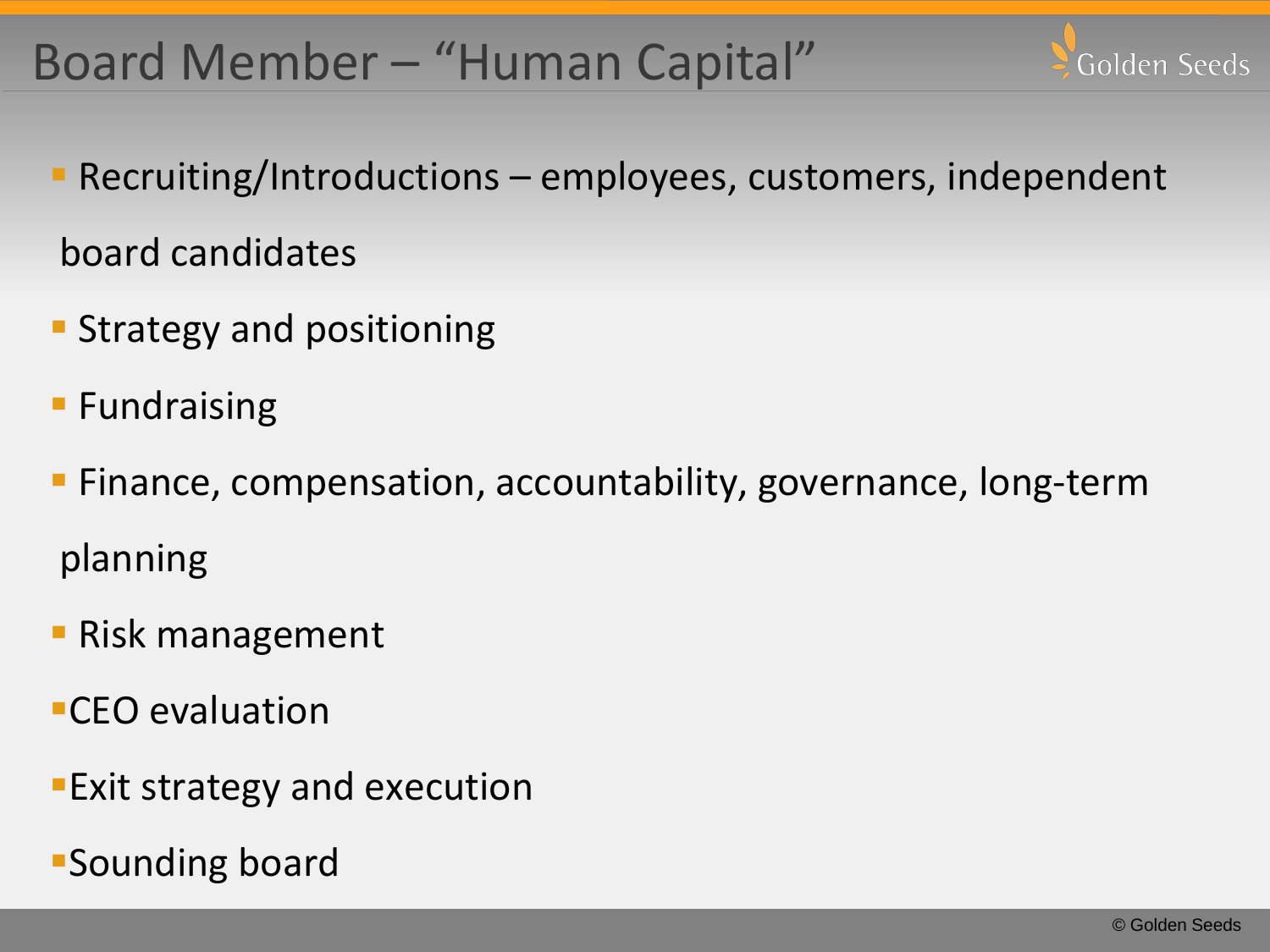# Board Member – Engagement

Great board meetings  $(1x/month - 1x/quarter)$ :

- Preparation, distribute materials at least two days prior
- **-In person**
- Homework done
- **-Organized**
- 25% housekeeping, 25% review, 50% major issues
- Action oriented board member assignments
- One page updates sent out to all board members bi-weekly
- Weekly call with independent board member or chair